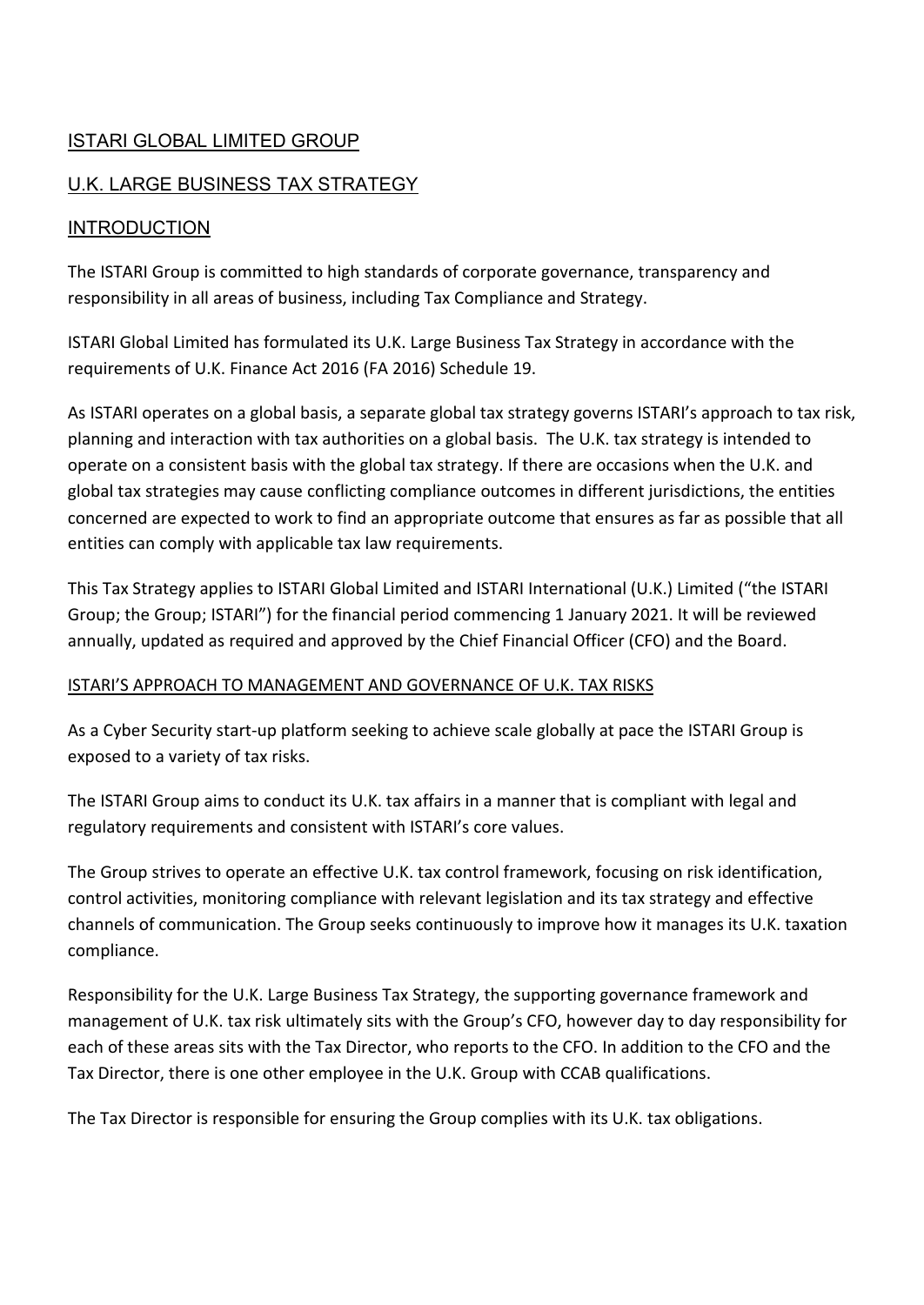The Tax Director endeavours to keep abreast of all U.K. legislative tax changes and provides tax training to the business where such needs are identified.

The Group's financial system, Xero, assists the Group with discharging its U.K. tax compliance obligations and liabilities in a compliant and timely manner.

Where U.K. tax treatment is uncertain, the Tax Director consults with external tax advisors and/or the relevant tax authorities.

If the Tax Director has concerns, they may be escalated to the CFO, Chief Legal Officer (CLO), Chief Operating Officer (COO) and Chief Executive Officer (CEO).

The ISTARI Global Limited Board reviews the Group's U.K. Tax Strategy annually. Key risks and issues related to tax are escalated to and considered by the CFO throughout the year.

### ISTARI'S ATTITUDE TOWARDS U.K. TAX PLANNING

The Group seeks to balance its interests in creating sustained economic value while ensuring that any tax planning arrangements comply with current U.K. tax legislation. Responsible administration and payment of taxation is considered to be a key responsibility of the Group which understands that collecting and paying the appropriate amount of tax is an important contribution to the U.K. economy. ISTARI believes its obligation is to pay the amount of tax legally due in accordance with the rules set out by the government. The Group will not engage in purely artificial transactions the sole purpose of which is to reduce tax, tax evasion, or anything that would be considered illegal under the Criminal Finances Act 2017 or similar legislation.

The Group recognises however that it has a responsibility to its Investors and other Stakeholders to structure its affairs in a fiscally efficient manner and that includes not paying more tax than is necessary. ISTARI seeks legitimately to control tax costs, but is risk averse and takes qualified advice where appropriate in relation to U.K. tax planning or areas of complexity or uncertainty to support its work in complying with its tax strategy. The Group will consider undertaking a transaction in a way that gives rise to tax efficiencies and availing of tax incentives, reliefs and exemptions contained within U.K. tax legislation providing they are aligned with ISTARI's core values, commercial objectives and comply with the associated tax legislation.

#### ISTARI'S U.K. TAXATION RISK APPETITE

The ISTARI Group has a risk-averse approach to U.K. taxation. The Group aims to be fully compliant with all of its U.K. tax obligations and not to risk non-compliance where ISTARI's view, after appropriate consultation with its advisors, is that there is a risk of non-compliance that is not insignificant.

ISTARI's appetite for U.K. tax risk is established by the ISTARI risk committee, which comprises of the ISTARI CFO, CLO, COO and CEO, with guidance from the Tax Director. The ISTARI risk committee monitors adherence to the agreed level of tax risk on a periodic basis.